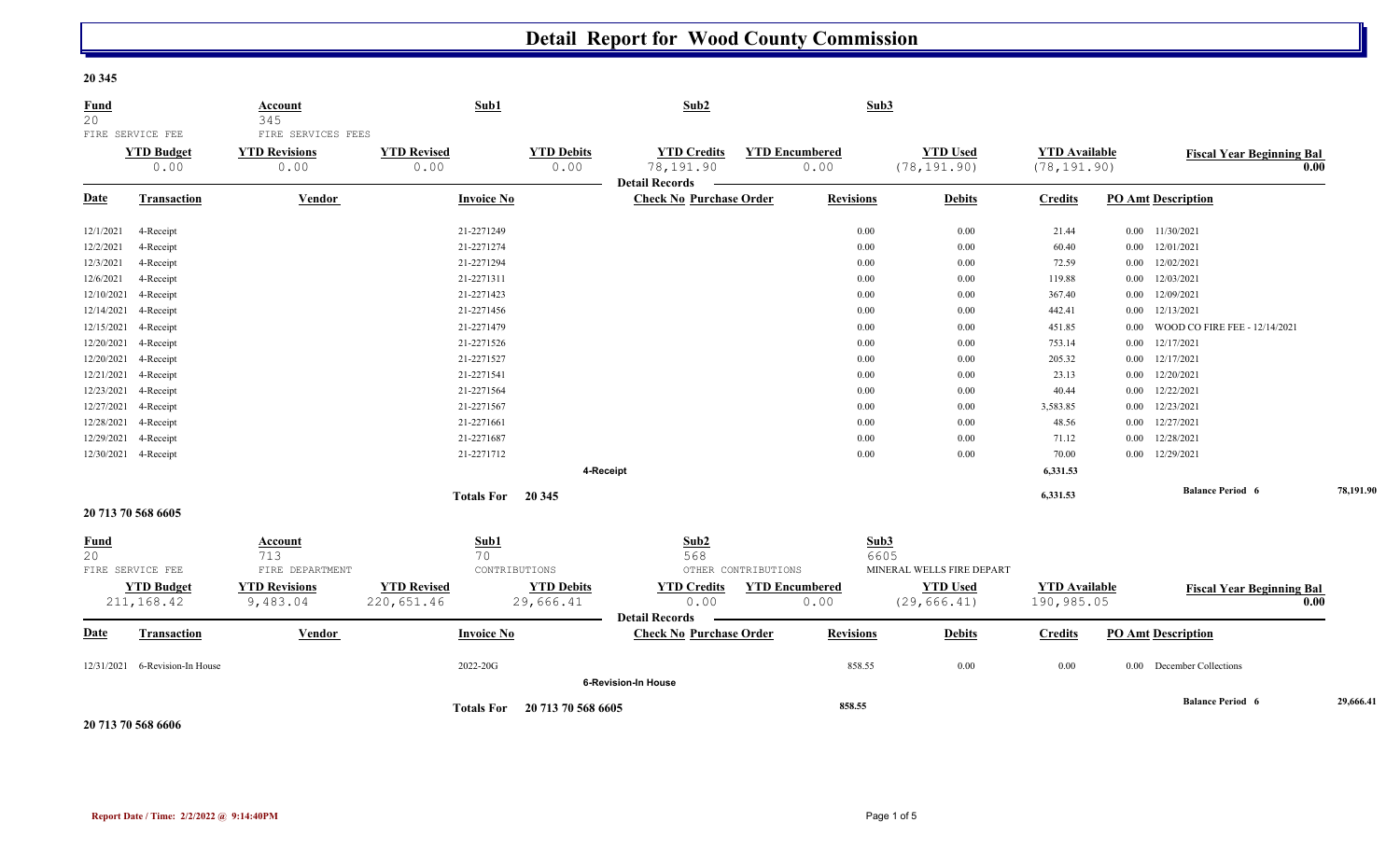| <b>Fund</b><br>20 | FIRE SERVICE FEE     | <b>Account</b><br>713<br>FIRE DEPARTMENT |                                    | Sub1<br>70<br>CONTRIBUTIONS |                    | Sub2<br>568                    | OTHER CONTRIBUTIONS | Sub3                  | 6606<br>POND CREEK VOL FIRE DEPT |                      |          |                                  |      |           |
|-------------------|----------------------|------------------------------------------|------------------------------------|-----------------------------|--------------------|--------------------------------|---------------------|-----------------------|----------------------------------|----------------------|----------|----------------------------------|------|-----------|
|                   | <b>YTD Budget</b>    | <b>YTD Revisions</b>                     | <b>YTD Revised</b>                 |                             | <b>YTD Debits</b>  | <b>YTD Credits</b>             |                     | <b>YTD Encumbered</b> | <b>YTD Used</b>                  | <b>YTD</b> Available |          | <b>Fiscal Year Beginning Bal</b> |      |           |
|                   | 91,408.04            | 1,222.01                                 | 92,630.05                          |                             | 81,557.44          | 0.00                           |                     | 0.00                  | (81, 557.44)                     | 11,072.61            |          |                                  | 0.00 |           |
|                   |                      |                                          |                                    |                             |                    | <b>Detail Records</b>          |                     |                       |                                  |                      |          |                                  |      |           |
| Date              | <b>Transaction</b>   | Vendor                                   |                                    | <b>Invoice No</b>           |                    | <b>Check No Purchase Order</b> |                     | <b>Revisions</b>      | <b>Debits</b>                    | <b>Credits</b>       |          | <b>PO Amt Description</b>        |      |           |
| 12/7/2021         | 2-Invoice            |                                          | ATLANTIC EMERGENCY SOLUTI 10819SS  |                             |                    | 2413                           |                     | 0.00                  | 1,040.00                         | $0.00\,$             |          | 0.00 ACCT 71746                  |      |           |
| 12/7/2021         | 2-Invoice            |                                          | ATLANTIC EMERGENCY SOLUTI 11505MC  |                             |                    | 2413                           |                     | 0.00                  | 525.00                           | $0.00\,$             | $0.00\,$ | <b>CUST NO 71746</b>             |      |           |
| 12/7/2021         | 2-Invoice            |                                          | ATLANTIC EMERGENCY SOLUTI 11490MC  |                             |                    | 2413                           |                     | 0.00                  | 4,654.01                         | $0.00\,$             | $0.00\,$ | <b>CUST NO 71746</b>             |      |           |
| 12/7/2021         | 2-Invoice            | <b>MON POWER</b>                         |                                    | 12/272021                   |                    | 2416                           |                     | 0.00                  | 34.64                            | $0.00\,$             | 0.00     | ACCT NO 110 087 914 534          |      |           |
| 12/7/2021         | 2-Invoice            | <b>MON POWER</b>                         |                                    | 12222021                    |                    | 2416                           |                     | 0.00                  | 68.05                            | $0.00\,$             | 0.00     | ACCT NO 110 081 545 425          |      |           |
| 12/14/2021        | 2-Invoice            |                                          | <b>1ST RESPONDER NEWSPAPER</b>     | DEC2021                     |                    | 2418                           |                     | 0.00                  | 55.00                            | $0.00\,$             | 0.00     | 676565                           |      |           |
| 12/14/2021        | 2-Invoice            | ARMSTRONG                                |                                    | 12242021                    |                    | 2420                           |                     | 0.00                  | 170.20                           | $0.00\,$             | 0.00     | 150000014370001                  |      |           |
| 12/14/2021        | 2-Invoice            | <b>BANKCARD CENTER</b>                   |                                    | 12122021                    |                    | 2422                           |                     | 0.00                  | 769.60                           | $0.00\,$             | 0.00     | 4251 0710 0900 5017              |      |           |
| 12/14/2021        | 2-Invoice            | <b>FRONTIER</b>                          |                                    | 12102021A                   |                    | 2423                           |                     | 0.00                  | 103.01                           | $0.00\,$             | 0.00     | 304-863-5280-021398-4            |      |           |
| 12/14/2021        | 2-Invoice            |                                          | GLATFELTER SPECIALTY BENEF. C11814 |                             |                    | 2424                           |                     | 0.00                  | 4,146.18                         | $0.00\,$             | 0.00     | Pond Creek VFD Basic Life        |      |           |
|                   | 12/28/2021 2-Invoice |                                          | MOUNTAINEER GAS COMPANY            | 01102021                    |                    | 2436                           |                     | 0.00                  | 170.40                           | 0.00                 | 0.00     | 103642-104627                    |      |           |
|                   |                      |                                          |                                    |                             | 2-Invoice          |                                |                     |                       | 11,736.09                        |                      |          |                                  |      |           |
| 12/31/2021        | 6-Revision-In House  |                                          |                                    | 2022-20G                    |                    |                                |                     | 110.63                | 0.00                             | $0.00\,$             | 0.00     | December Collections             |      |           |
|                   |                      |                                          |                                    |                             |                    | 6-Revision-In House            |                     |                       |                                  |                      |          |                                  |      |           |
|                   |                      |                                          |                                    | <b>Totals For</b>           | 20 713 70 568 6606 |                                |                     | 110.63                | 11,736.09                        |                      |          | <b>Balance Period 6</b>          |      | 81,557.44 |
|                   | 20 713 70 568 6607   |                                          |                                    |                             |                    |                                |                     |                       |                                  |                      |          |                                  |      |           |
| <b>Fund</b><br>20 |                      | <b>Account</b><br>713                    |                                    | Sub1<br>70                  |                    | Sub2<br>568                    |                     | Sub3                  | 6607                             |                      |          |                                  |      |           |
|                   | FIRE SERVICE FEE     | FIRE DEPARTMENT                          |                                    | CONTRIBUTIONS               |                    |                                | OTHER CONTRIBUTIONS |                       | VIENNA FIRE DEPT                 |                      |          |                                  |      |           |
|                   | <b>YTD Budget</b>    | <b>YTD Revisions</b>                     | <b>YTD Revised</b>                 |                             | <b>YTD Debits</b>  | <b>YTD Credits</b>             |                     | <b>YTD Encumbered</b> | <b>YTD Used</b>                  | <b>YTD</b> Available |          | <b>Fiscal Year Beginning Bal</b> |      |           |
|                   | 108,555.80           | 17,963.86                                | 126,519.66                         |                             | 24,883.83          | 0.00                           |                     | 0.00                  | (24, 883.83)                     | 101,635.83           |          |                                  | 0.00 |           |
|                   |                      |                                          |                                    |                             |                    | <b>Detail Records</b>          |                     |                       |                                  |                      |          |                                  |      |           |
| Date              | <b>Transaction</b>   | Vendor                                   |                                    | <b>Invoice No</b>           |                    | <b>Check No Purchase Order</b> |                     | <b>Revisions</b>      | <b>Debits</b>                    | <b>Credits</b>       |          | <b>PO Amt Description</b>        |      |           |
| 12/7/2021         | 2-Invoice            |                                          | PERFECT IMPRINTED PRODUCTS 16013   |                             |                    | 2417                           |                     | 0.00                  | 1,028.35                         | 0.00                 | 0.00     | 10262021                         |      |           |
| 12/14/2021        | 2-Invoice            | KAESER & BLAIR INC                       |                                    | 11101134                    |                    | 2426                           |                     | 0.00                  | 3,000.55                         | $0.00\,$             | 0.00     | 003036057                        |      |           |
|                   | 12/21/2021 2-Invoice | <b>MODERN MARKETING</b>                  |                                    | MMI143781                   |                    | 2432                           |                     | 0.00                  | 808.50                           | 0.00                 | 0.00     | <b>METALLIC TATTOOS</b>          |      |           |
|                   |                      |                                          |                                    |                             | 2-Invoice          |                                |                     |                       | 4,837.40                         |                      |          |                                  |      |           |
| 12/31/2021        | 6-Revision-In House  |                                          |                                    | 2022-20G                    |                    |                                |                     | 1,626.36              | 0.00                             | $0.00\,$             | 0.00     | December Collections             |      |           |
|                   |                      |                                          |                                    |                             |                    | 6-Revision-In House            |                     |                       |                                  |                      |          |                                  |      |           |
|                   |                      |                                          |                                    | <b>Totals For</b>           | 20 713 70 568 6607 |                                |                     | 1,626.36              | 4,837.40                         |                      |          | <b>Balance Period 6</b>          |      | 24,883.83 |
|                   | 20 713 70 568 6608   |                                          |                                    |                             |                    |                                |                     |                       |                                  |                      |          |                                  |      |           |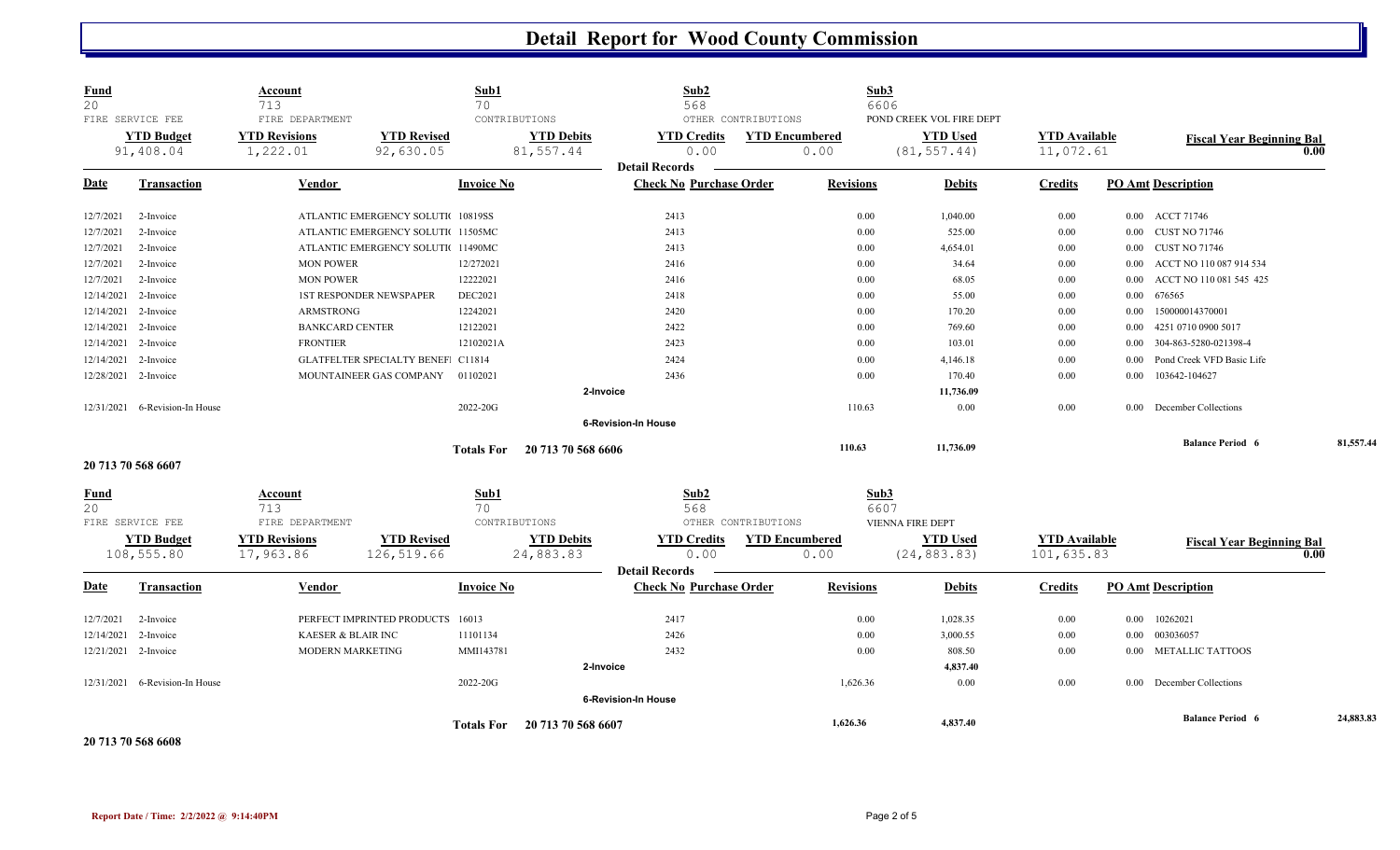| <b>Fund</b><br>20 |                                                    | <b>Account</b><br>713<br>FIRE DEPARTMENT                  | Sub1<br>70                        |                                                | Sub <sub>2</sub><br>568                             |                                                      | Sub3<br>6608     | <b>WASHINGTON FIRE DEPT</b>                 |                                    |                                      |                                          |            |
|-------------------|----------------------------------------------------|-----------------------------------------------------------|-----------------------------------|------------------------------------------------|-----------------------------------------------------|------------------------------------------------------|------------------|---------------------------------------------|------------------------------------|--------------------------------------|------------------------------------------|------------|
|                   | FIRE SERVICE FEE<br><b>YTD Budget</b><br>47,055.81 | <b>YTD Revisions</b><br>5,690.57                          | <b>YTD Revised</b><br>52,746.38   | CONTRIBUTIONS<br><b>YTD Debits</b><br>6,311.54 | <b>YTD Credits</b><br>0.00<br><b>Detail Records</b> | OTHER CONTRIBUTIONS<br><b>YTD Encumbered</b><br>0.00 |                  | <b>YTD Used</b><br>(6, 311.54)              | <b>YTD</b> Available<br>46, 434.84 |                                      | <b>Fiscal Year Beginning Bal</b><br>0.00 |            |
| Date              | Transaction                                        | Vendor                                                    | <b>Invoice No</b>                 |                                                | <b>Check No Purchase Order</b>                      |                                                      | <b>Revisions</b> | <b>Debits</b>                               | <b>Credits</b>                     | <b>PO Amt Description</b>            |                                          |            |
|                   | 12/31/2021 6-Revision-In House                     |                                                           | 2022-20G                          |                                                | <b>6-Revision-In House</b>                          |                                                      | 515.19           | 0.00                                        | 0.00                               | 0.00 December Collections            |                                          |            |
|                   | 20 713 70 568 6609                                 |                                                           | <b>Totals For</b>                 | 20 713 70 568 6608                             |                                                     |                                                      | 515.19           |                                             |                                    | <b>Balance Period 6</b>              |                                          | 6,311.54   |
| <b>Fund</b><br>20 | FIRE SERVICE FEE<br><b>YTD Budget</b>              | Account<br>713<br>FIRE DEPARTMENT<br><b>YTD Revisions</b> | Sub1<br>70<br><b>YTD Revised</b>  | CONTRIBUTIONS<br><b>YTD Debits</b>             | Sub2<br>568<br><b>YTD Credits</b>                   | OTHER CONTRIBUTIONS<br><b>YTD Encumbered</b>         | Sub3<br>6609     | <b>WAVERLY FIRE DEPT</b><br><b>YTD Used</b> | <b>YTD</b> Available               |                                      |                                          |            |
|                   | 83,054.95                                          | 7,721.73                                                  | 90,776.68                         | 28,635.76                                      | 0.00<br><b>Detail Records</b>                       | 0.00                                                 |                  | (28, 635.76)                                | 62,140.92                          |                                      | <b>Fiscal Year Beginning Bal</b><br>0.00 |            |
| <b>Date</b>       | Transaction                                        | Vendor                                                    | <b>Invoice No</b>                 |                                                | <b>Check No Purchase Order</b>                      |                                                      | <b>Revisions</b> | <b>Debits</b>                               | <b>Credits</b>                     | <b>PO Amt Description</b>            |                                          |            |
|                   | 12/28/2021 2-Invoice                               |                                                           | BILL BAILEY INSURANCE AGEN( 92986 | 2-Invoice                                      | 2435                                                |                                                      | 0.00             | 2,455.00<br>2,455.00                        | 0.00                               | 0.00 Waverly VFD Accident & Sickness |                                          |            |
|                   | $12/31/2021$ 6-Revision-In House                   |                                                           | 2022-20G                          |                                                | <b>6-Revision-In House</b>                          |                                                      | 699.09           | 0.00                                        | 0.00                               | December Collections<br>$0.00 -$     |                                          |            |
|                   | 20 713 70 568 6610                                 |                                                           | <b>Totals For</b>                 | 20 713 70 568 6609                             |                                                     |                                                      | 699.09           | 2,455.00                                    |                                    | <b>Balance Period 6</b>              |                                          | 28,635.76  |
| <b>Fund</b><br>20 | FIRE SERVICE FEE                                   | Account<br>713<br>FIRE DEPARTMENT                         | Sub1<br>70                        | CONTRIBUTIONS                                  | Sub2<br>568                                         | OTHER CONTRIBUTIONS                                  | Sub3<br>6610     | WILLIAMSTOWN V.F.D.                         |                                    |                                      |                                          |            |
|                   | <b>YTD Budget</b><br>266,200.10                    | <b>YTD Revisions</b><br>6,992.82                          | <b>YTD Revised</b><br>273, 192.92 | <b>YTD Debits</b><br>155,898.80                | <b>YTD Credits</b><br>0.00<br><b>Detail Records</b> | <b>YTD Encumbered</b><br>0.00                        |                  | <b>YTD Used</b><br>(155, 898.80)            | <b>YTD Available</b><br>117,294.12 |                                      | <b>Fiscal Year Beginning Bal</b><br>0.00 |            |
| <u>Date</u>       | <b>Transaction</b>                                 | Vendor                                                    | <b>Invoice No</b>                 |                                                | <b>Check No Purchase Order</b>                      |                                                      | <b>Revisions</b> | <b>Debits</b>                               | <b>Credits</b>                     | <b>PO Amt Description</b>            |                                          |            |
|                   | 12/28/2021 2-Invoice                               |                                                           | ATLANTIC EMERGENCY SOLUTIC I-1022 | 2-Invoice                                      | 2437                                                |                                                      | 0.00             | 150,000.00<br>150,000.00                    | 0.00                               | 0.00 72392                           |                                          |            |
|                   | 12/31/2021 6-Revision-In House                     |                                                           | 2022-20G                          |                                                | 6-Revision-In House                                 |                                                      | 633.09           | 0.00                                        | 0.00                               | 0.00 December Collections            |                                          |            |
|                   | .                                                  |                                                           |                                   | Totals For 20 713 70 568 6610                  |                                                     |                                                      | 633.09           | 150,000.00                                  |                                    | <b>Balance Period 6</b>              |                                          | 155,898.80 |

**20 713 70 568 6611**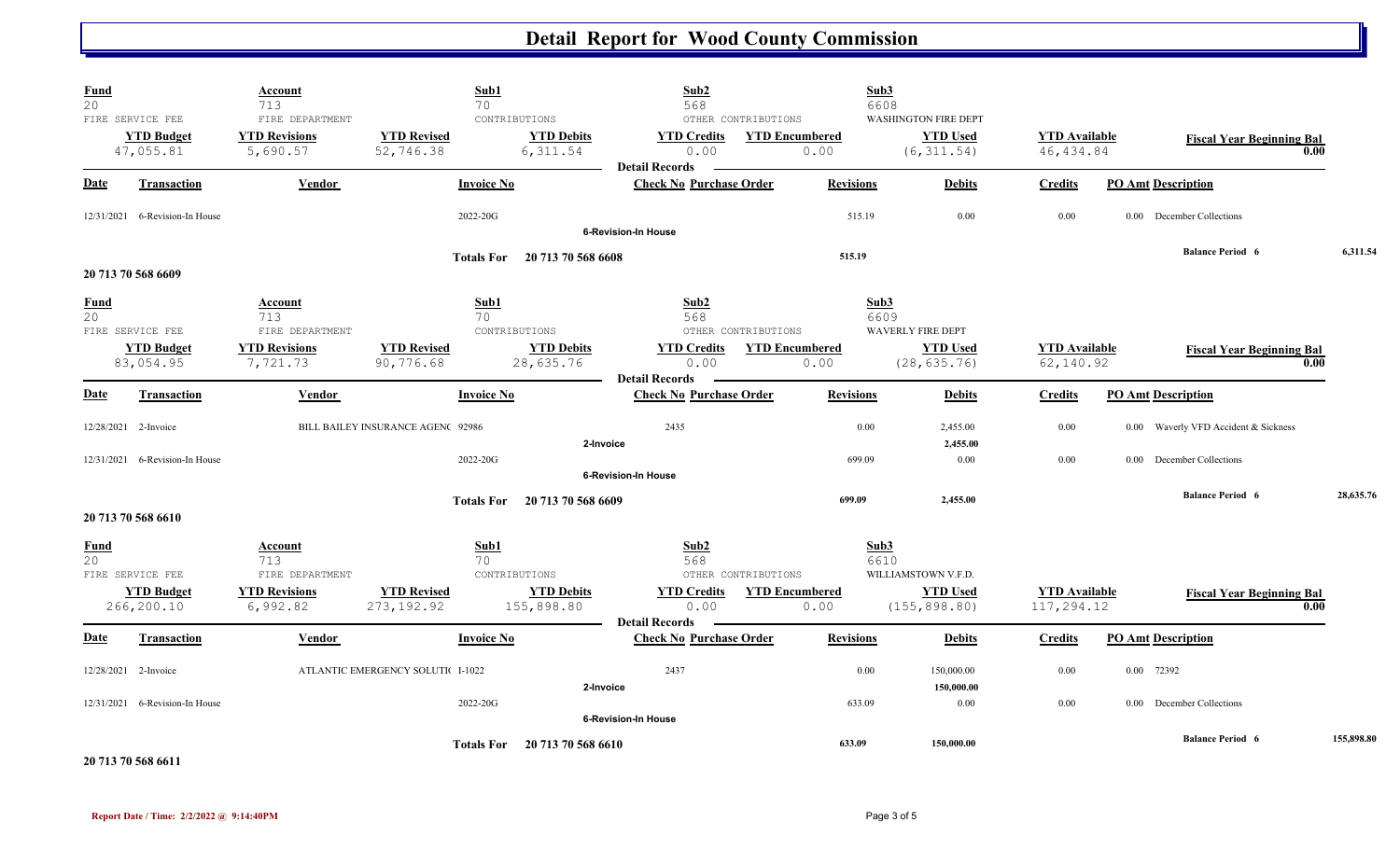| Fund<br>20                                       |                                                             | Account<br>713                                                       |                                                                | Sub1<br>70                            |                                 | Sub2<br>568                                             |                                                      | Sub3<br>6611                 |                                                             |                                    |                  |                                                                             |      |           |
|--------------------------------------------------|-------------------------------------------------------------|----------------------------------------------------------------------|----------------------------------------------------------------|---------------------------------------|---------------------------------|---------------------------------------------------------|------------------------------------------------------|------------------------------|-------------------------------------------------------------|------------------------------------|------------------|-----------------------------------------------------------------------------|------|-----------|
|                                                  | FIRE SERVICE FEE<br><b>YTD Budget</b><br>156,727.59         | FIRE DEPARTMENT<br><b>YTD Revisions</b><br>4,640.86                  | <b>YTD Revised</b><br>161,368.45                               | CONTRIBUTIONS                         | <b>YTD Debits</b><br>41, 913.39 | <b>YTD Credits</b><br>0.00                              | OTHER CONTRIBUTIONS<br><b>YTD Encumbered</b><br>0.00 |                              | BLENNERHASSETT FIRE DEPT<br><b>YTD Used</b><br>(41, 913.39) | <b>YTD Available</b><br>119,455.06 |                  | <b>Fiscal Year Beginning Bal</b>                                            | 0.00 |           |
| Date                                             | <b>Transaction</b>                                          | <b>Vendor</b>                                                        |                                                                | <b>Invoice No</b>                     |                                 | <b>Detail Records</b><br><b>Check No Purchase Order</b> |                                                      | <b>Revisions</b>             | <b>Debits</b>                                               | <b>Credits</b>                     |                  | <b>PO Amt Description</b>                                                   |      |           |
|                                                  | 12/31/2021 6-Revision-In House                              |                                                                      |                                                                | 2022-20G                              |                                 | <b>6-Revision-In House</b>                              |                                                      | 420.16                       | 0.00                                                        | 0.00                               |                  | 0.00 December Collections                                                   |      |           |
|                                                  | 20 713 70 568 6612                                          |                                                                      |                                                                | <b>Totals For</b>                     | 20 713 70 568 6611              |                                                         |                                                      | 420.16                       |                                                             |                                    |                  | <b>Balance Period 6</b>                                                     |      | 41,913.39 |
| <b>Fund</b><br>20                                |                                                             | Account<br>713                                                       |                                                                | Sub1<br>70                            |                                 | Sub2<br>568                                             |                                                      | Sub3<br>6612                 |                                                             |                                    |                  |                                                                             |      |           |
|                                                  | FIRE SERVICE FEE<br><b>YTD Budget</b><br>101,282.71         | FIRE DEPARTMENT<br><b>YTD Revisions</b><br>8,363.88                  | <b>YTD Revised</b><br>109,646.59                               | CONTRIBUTIONS                         | <b>YTD Debits</b><br>93, 938.17 | <b>YTD Credits</b><br>5,541.51                          | OTHER CONTRIBUTIONS<br><b>YTD Encumbered</b><br>0.00 |                              | EASTWOOD FIRE DEPARTMENT<br><b>YTD Used</b><br>(88, 396.66) | <b>YTD Available</b><br>21,249.93  |                  | <b>Fiscal Year Beginning Bal</b>                                            | 0.00 |           |
| Date                                             | <b>Transaction</b>                                          | <b>Vendor</b>                                                        |                                                                | <b>Invoice No</b>                     |                                 | <b>Detail Records</b><br><b>Check No Purchase Order</b> |                                                      | <b>Revisions</b>             | <b>Debits</b>                                               | <b>Credits</b>                     |                  | <b>PO Amt Description</b>                                                   |      |           |
| 12/14/2021<br>12/14/2021<br>12/14/2021           | 12/14/2021 2-Invoice<br>2-Invoice<br>2-Invoice<br>2-Invoice | AIRGAS USA, LLC<br><b>MON POWER</b>                                  | ATLANTIC EMERGENCY SOLUTI 5243EW<br>GLOTFELTY ENTERPRISES INC. | 9120008044<br>7-231788<br>12142021VFD |                                 | 2419<br>2421<br>2425<br>2428                            |                                                      | 0.00<br>0.00<br>0.00<br>0.00 | 104.99<br>160.00<br>14.00<br>47.18                          | 0.00<br>0.00<br>0.00<br>0.00       | 0.00<br>$0.00\,$ | 0.00 MEDICAL AIR<br>0.00 5 GAL 4 CYCLE<br><b>STICKER</b><br>110 083 174 166 |      |           |
| 12/14/2021<br>12/14/2021                         | 2-Invoice<br>2-Invoice                                      | <b>MON POWER</b><br><b>VOYAGER</b>                                   |                                                                | 12142021VFD<br>12142021               | 2-Invoice                       | 2428<br>2429                                            |                                                      | 0.00<br>0.00                 | 206.36<br>169.01<br>701.54                                  | 0.00<br>$0.00\,$                   | 0.00<br>$0.00\,$ | 110 088 921 462<br>869242917 EASTWOOD VFD                                   |      |           |
|                                                  | 12/31/2021 6-Revision-In House                              |                                                                      |                                                                | 2022-20G                              |                                 | <b>6-Revision-In House</b>                              |                                                      | 757.22                       | 0.00                                                        | 0.00                               | 0.00             | December Collections                                                        |      |           |
|                                                  | 20 713 70 568 6613                                          |                                                                      |                                                                | <b>Totals For</b>                     | 20 713 70 568 6612              |                                                         |                                                      | 757.22                       | 701.54                                                      |                                    |                  | <b>Balance Period 6</b>                                                     |      | 88,396.66 |
| <b>Fund</b><br>20                                | FIRE SERVICE FEE                                            | <u>Account</u><br>713<br>FIRE DEPARTMENT                             |                                                                | Sub1<br>70<br>CONTRIBUTIONS           |                                 | Sub2<br>568                                             | OTHER CONTRIBUTIONS                                  | Sub3<br>6613                 | DEERWALK FIRE DEPARTMENT                                    |                                    |                  |                                                                             |      |           |
|                                                  | <b>YTD Budget</b><br>127, 139.58                            | <b>YTD Revisions</b><br>1,133.21                                     | <b>YTD Revised</b><br>128,272.79                               |                                       | <b>YTD Debits</b><br>74,509.24  | <b>YTD Credits</b><br>0.00<br><b>Detail Records</b>     | <b>YTD Encumbered</b><br>0.00                        |                              | <b>YTD Used</b><br>(74, 509.24)                             | <b>YTD Available</b><br>53,763.55  |                  | <b>Fiscal Year Beginning Bal</b>                                            | 0.00 |           |
| Date                                             | <b>Transaction</b>                                          | Vendor                                                               |                                                                | <b>Invoice No</b>                     |                                 | <b>Check No Purchase Order</b>                          |                                                      | <b>Revisions</b>             | <b>Debits</b>                                               | <b>Credits</b>                     |                  | <b>PO Amt Description</b>                                                   |      |           |
| 12/14/2021<br>12/14/2021<br>12/14/2021 2-Invoice | 2-Invoice<br>2-Invoice                                      | MCNEIL & COMPANY INC<br>MCNEIL & COMPANY INC<br>MCNEIL & COMPANY INC |                                                                | 30198129<br>30197129<br>30199129      |                                 | 2427<br>2427<br>2427                                    |                                                      | 0.00<br>0.00<br>0.00         | 4,094.00<br>10,342.57<br>761.16                             | 0.00<br>0.00<br>0.00               | $0.00\,$<br>0.00 | 12222021<br>12222021<br>0.00 12222021                                       |      |           |